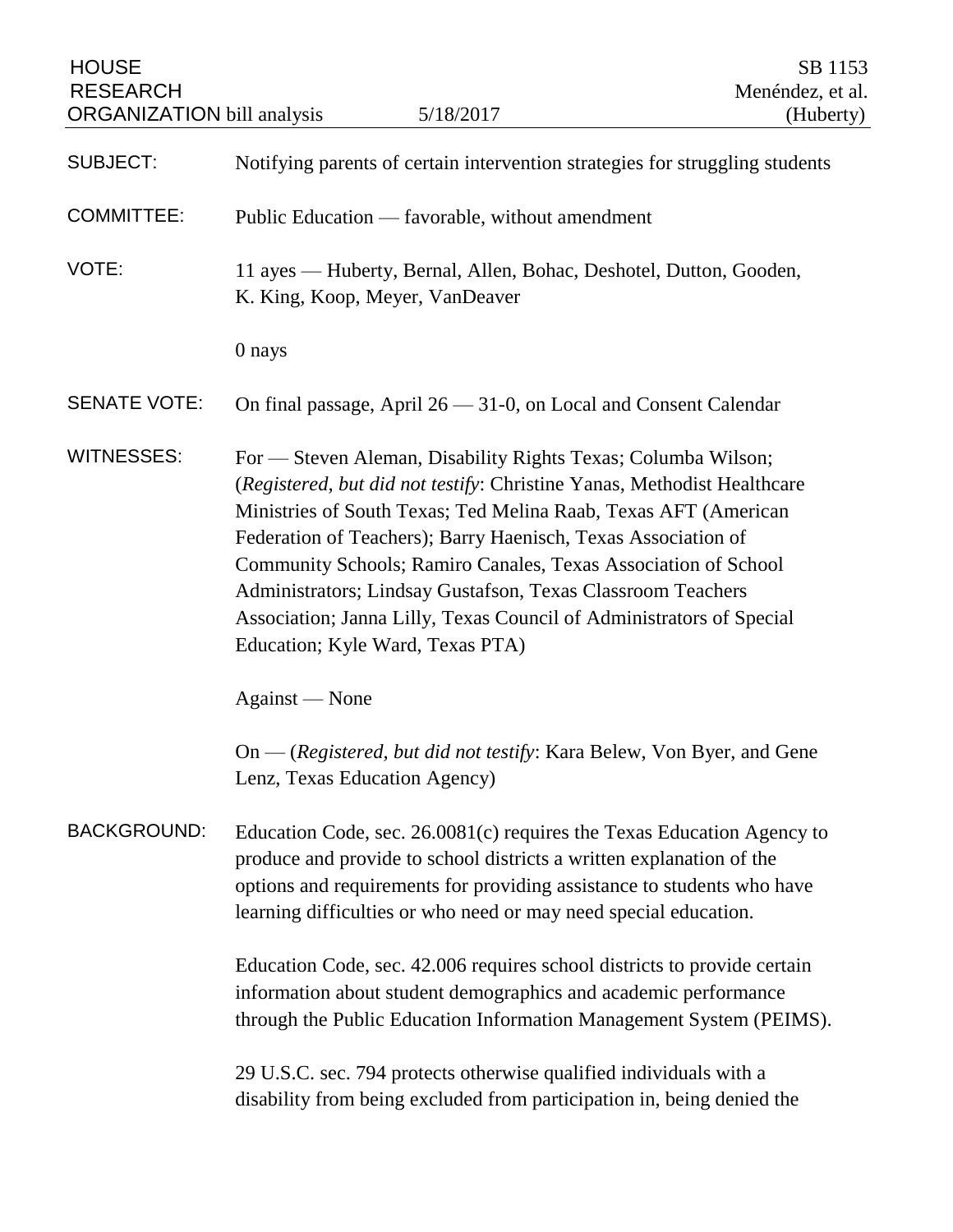benefits of, or being subjected to discrimination under any program or activity receiving federal funds. The section is part of the Rehabilitation Act of 1973.

DIGEST: SB 1153 would require school districts and charter schools to notify parents when their child was receiving assistance for learning disabilities. The bill also would require schools to report additional information to the state on students who were receiving certain intervention strategies.

> **Parental notification.** The bill would entitle parents to access additional written records concerning their child, including records relating to assistance provided for learning difficulties and information collected on any intervention strategies used with the child. An "intervention strategy" would be defined as a strategy in a multi-tiered system of supports that is above the level of intervention generally used in that system with all children. The term would include response to intervention (RtI) and other early intervening strategies.

> The bill would add to existing requirements for information that the Texas Education Agency must provide to districts explaining the options and requirements for assisting students who have learning difficulties or who need or may need special education. The explanation would state that parents were entitled at any time to request an evaluation of their child for aids, accommodations, or services under the federal Rehabilitation Act of 1973, which prevents federally funded programs from discriminating against individuals with disabilities.

> Each school year, each district and open-enrollment charter school would be required to notify a parent of each child, other than a child enrolled in a special education program, who received assistance for learning difficulties, including through use of intervention strategies. The notice would be written in English or, to the extent practicable, the parent's native language, and would include:

 a reasonable description of the assistance that may be provided to the child, including any intervention strategies that may be used;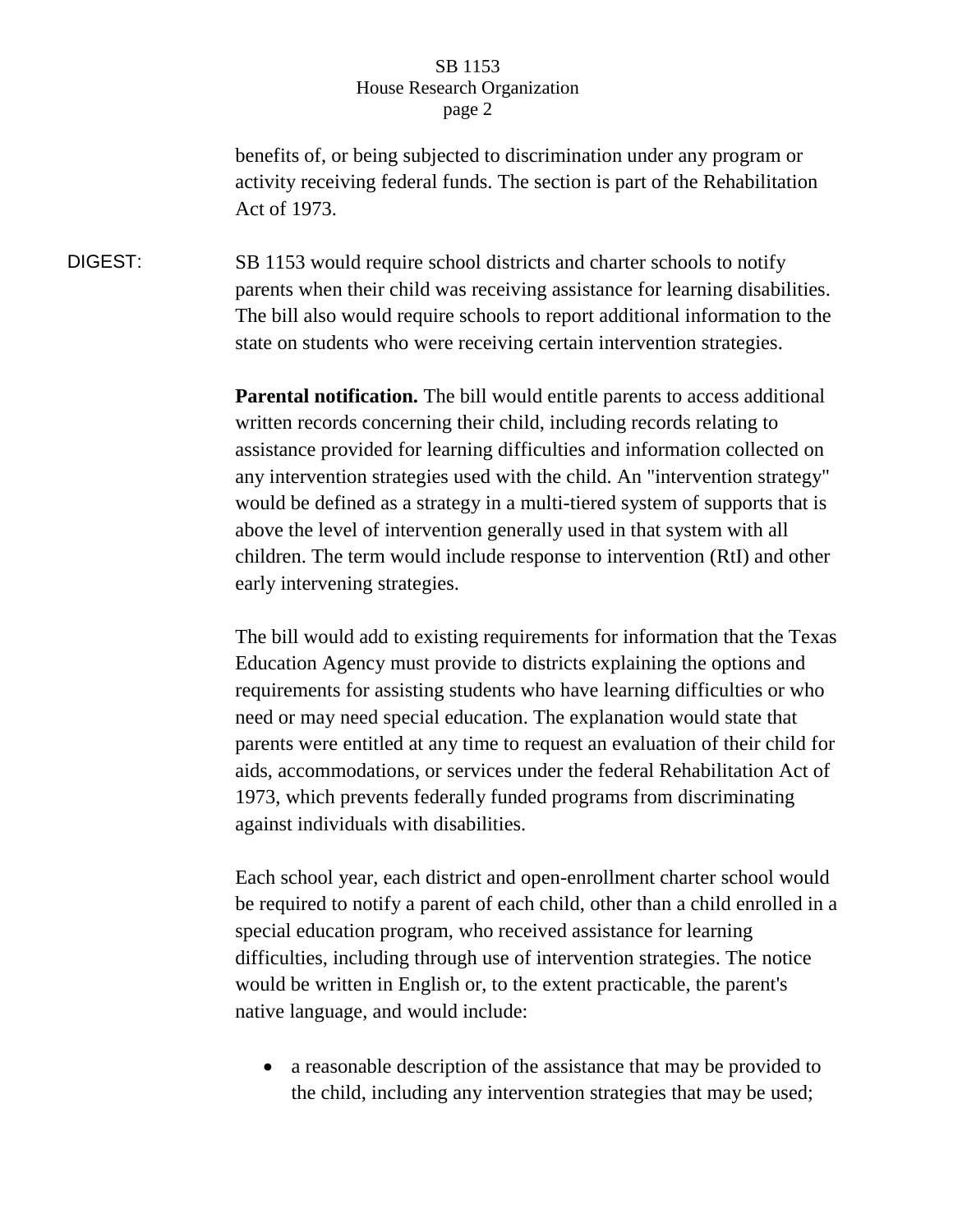- information collected regarding any intervention in the base tier of a multi-tiered system of supports that had previously been used with the child:
- an estimate of the duration for which the assistance would be provided;
- the estimated time frames within which a report on the child's progress with the assistance would be provided to the parent; and
- a copy of the explanation provided by TEA to school districts on options and requirements for providing assistance to students with learning difficulties and the statement of the parent's right to request their child be evaluated, as discussed above.

Notification could be provided to a child's parent at a meeting of the team established for the child under the Rehabilitation Act of 1973, if applicable.

The Commissioner of Education would adopt rules requiring each district and charter school to annually report through the Public Education Information Management System (PEIMS) information on the total number of students provided with aids, accommodations, or services. Districts and charter schools also would be required to annually report the total number of other students with whom intervention strategies were used.

This bill would take immediate effect if finally passed by a two-thirds record vote of the membership of each house. Otherwise, it would take effect September 1, 2017, and would apply beginning with the 2017-18 school year.

SUPPORTERS SAY: SB 1153 would increase transparency and parental rights by requiring schools to inform parents on the strategies being used with their student's education. The notification would include a description of the interventions used, the duration for which assistance would be provided, the estimated time frame within which a report on the child's progress would be provided, and the rights of parents to request their child be evaluated for special education services.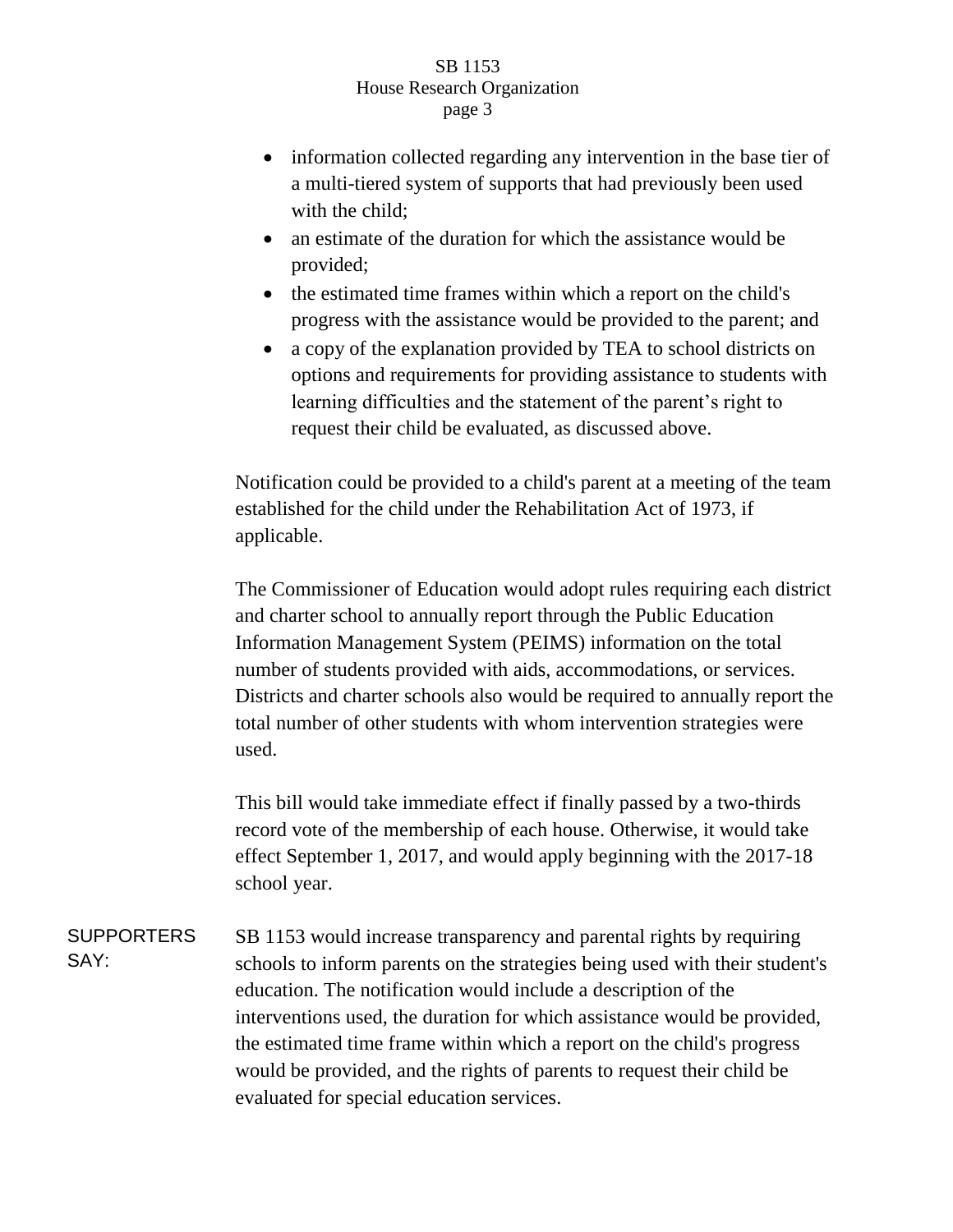A newspaper investigation of the state's relatively low percentage of students receiving special education services discussed the practice some districts use of Response to Intervention (RtI) models before referring a student to be evaluated for special education. The RtI process can be used effectively to help students who are struggling with learning but can be abused if it delays the identification of students who qualify for special education services and may need them to be successful.

The bill would address one shortfall of the RtI process by ensuring parents were aware of the specific strategies and how long schools expected to use them. Schools are unlikely to over-identify students for special education services. Instead, the bill could prod districts to correct the identified trend of students who qualify for special education being denied services.

Uniform state rules about parental involvement during the RtI process would empower the parents of children who have been labeled by schools as struggling learners but might instead have a hidden disability. The bill would neither require nor prohibit schools from using RtI but would provide basic information to parents on what is entailed with their child receiving interventions for learning difficulties.

SB 1153 also would give the state access to better information on the number of students receiving intervention strategies and accommodations outside of special education programs. While RtI is not a new practice, no data are available about how many Texas school children participate in it. Schools already enter vast amounts of information about their students into the data system known as PEIMS, and two additional data codes would not burden schools or the Texas Education Agency.

OPPONENTS SAY: SB 1153 could have the unintended consequence of discouraging schools from using proven RtI strategies to address the learning needs of students who are struggling because of poor instruction or a behavioral concern, and not because of a hidden disability. The requirement that schools report the number of students for whom they are using RtI strategies could have the effect of discouraging schools from using those strategies and instead